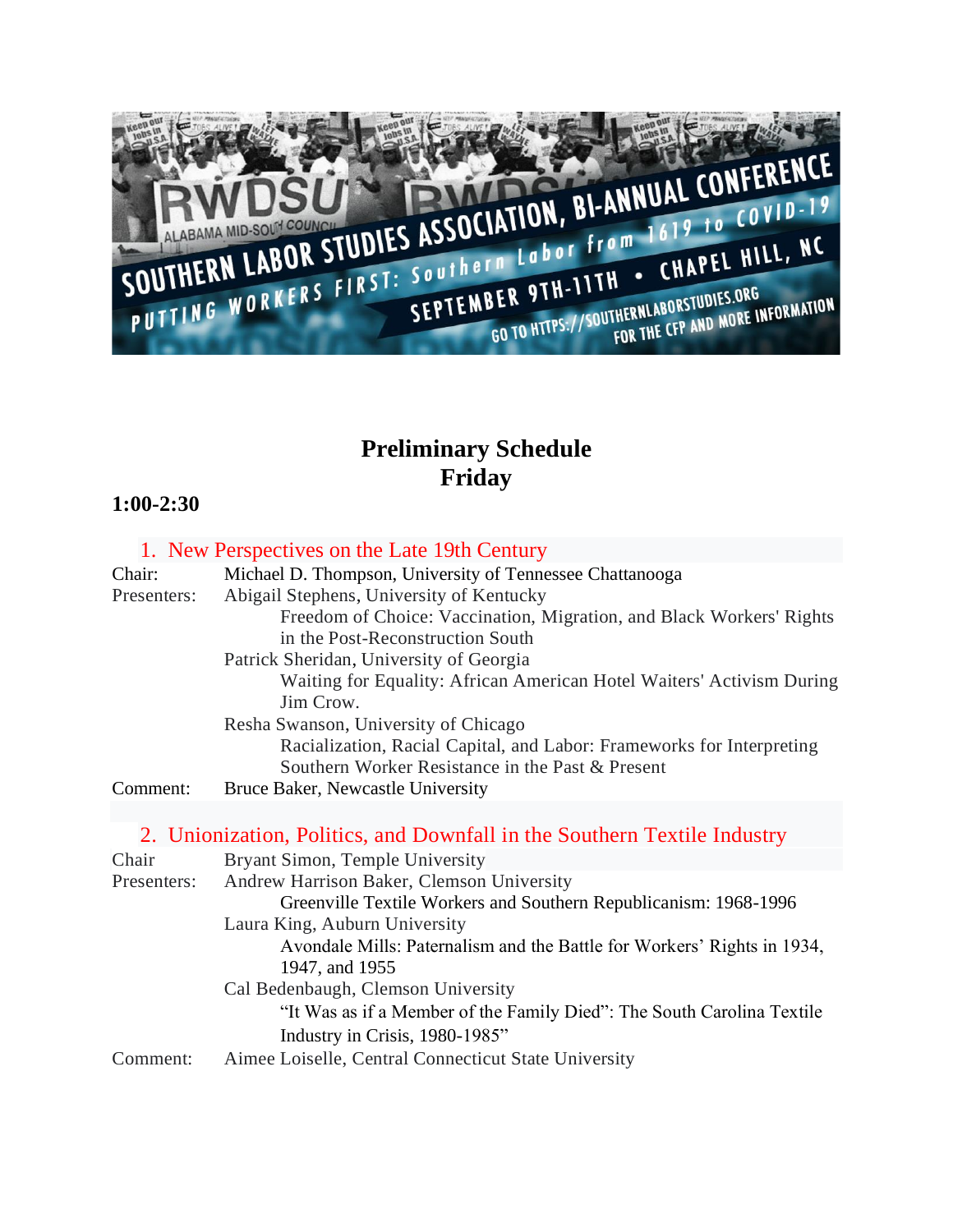#### 3. *Race, Labor, and Violence in the Delta: Essays to Mark the Centennial of the Elaine Massacre*: A Book Session

Chair: Jarod Roll, University of Mississippi Presenters: Matthew Hild, Georgia Tech The Cotton Pickers' Strike of 1891 William H. Pruden III, Ravenscroft School Black Workers, White Nightriders, and the Supreme Court's Changing View of the Thirteenth Amendment Jeannie M. Whayne, University of Arkansas The Henry Lowery Lynching Michael Pierce, University of Arkansas Mexican Labor and Black Migration in Lincoln County, Arkansas, 1948- 1955

#### 4. Beyond Organized Labor: (Im)migrants and Resistance Strategies in the Modern U.S. South

| Chair:      | Sarah McNamara, Texas A&M University                               |
|-------------|--------------------------------------------------------------------|
| Presenters: | Devin Michael Jerome, University of Georgia                        |
|             | Neither 'Perfect Immigrants' nor 'Amantes del Trabajo': Mexican    |
|             | Guestworkers and Labor Resistance in post-WWII Mississippi and     |
|             | Arkansas                                                           |
|             | Libia Jiménez Chávez, University of Georgia                        |
|             | Social Justice on the Move: Immigrant Coalitions in the South      |
|             | Ariana Ávila, University of North Carolina at Chapel Hill          |
|             | Care, Immigration, and Food Justice among Farmworkers in Southwest |
|             | Florida                                                            |
| Comment:    | Perla M. Guerrero, University of Maryland, College Park            |

### **2:45-4:15**

|             | 5. New Perspectives on Southern Repression                                                                                                                                                                                                        |
|-------------|---------------------------------------------------------------------------------------------------------------------------------------------------------------------------------------------------------------------------------------------------|
| Chair:      | Karin Shapiro, Duke University                                                                                                                                                                                                                    |
| Presenters: | Chad Pearson, Collin College<br>Capital's Terrorists: Klansmen, Lawmen, and Employers in the Long<br>Nineteenth Century<br>Ahmed White, University of Colorado<br>Under the Iron Heel: The Wobblies and the Capitalist War on Radical<br>Workers. |
|             | Tom Alter, Texas State University<br>Toward a Cooperative Commonwealth: The Transplanted Roots of<br>Farmer-Labor Radicalism in Texas                                                                                                             |
| Comment:    | David Zonderman, North Carolina State University                                                                                                                                                                                                  |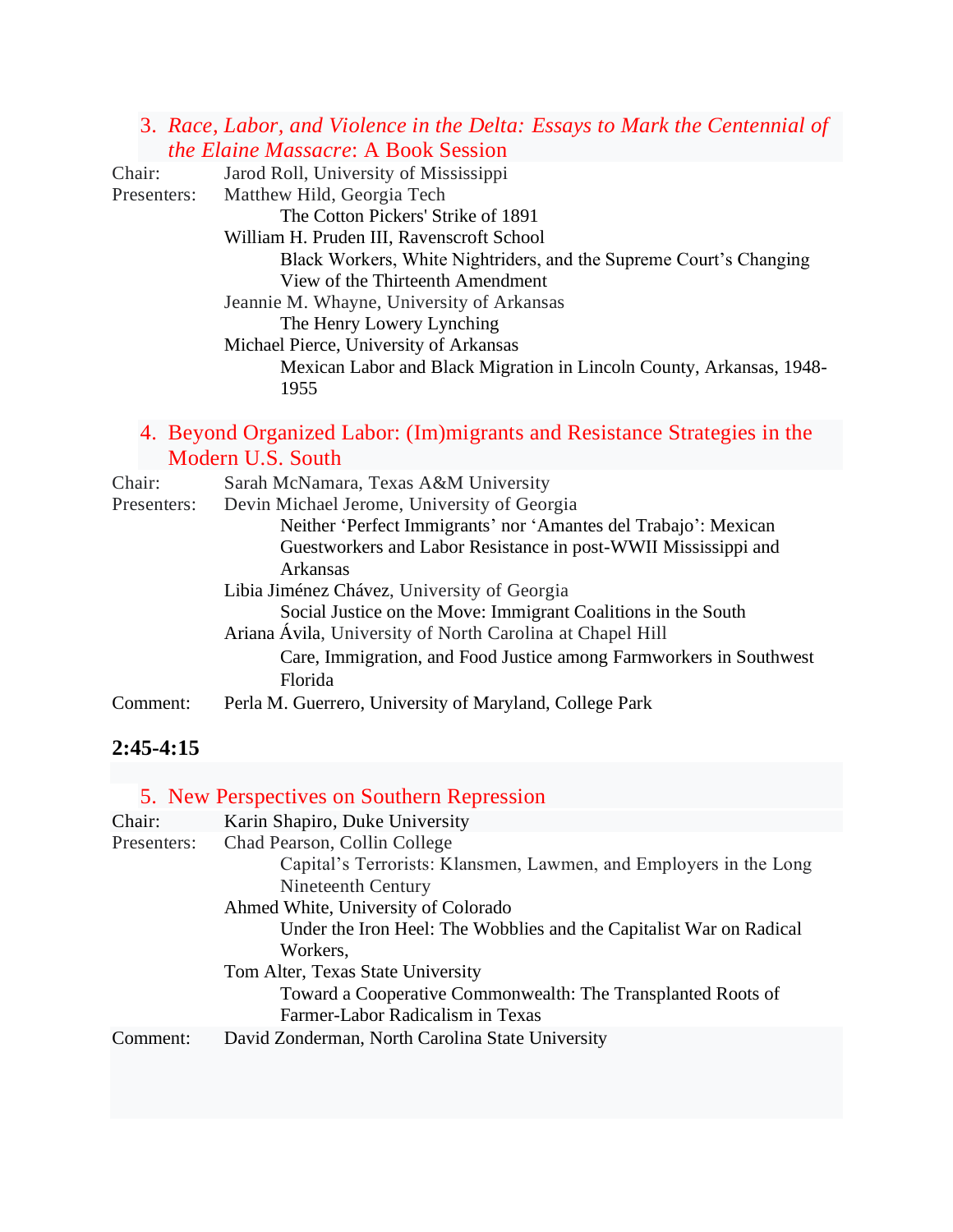### 6. Black Workers for Justice at Forty

| Chair:<br>Presenters: | John Cox, University of North Carolina Charlotte<br>Ajamu Amiri Dillahunt, Michigan State University<br>Saladin Muhammad, Black Workers for Justice<br>Naeema Muhammad, Black Workers for Justice<br>Ashaki Binta, Black Workers for Justice<br>Ajamu Dillahunt, Black Workers for Justice |
|-----------------------|--------------------------------------------------------------------------------------------------------------------------------------------------------------------------------------------------------------------------------------------------------------------------------------------|
|                       |                                                                                                                                                                                                                                                                                            |
|                       | 7. Sexuality and the Southern Campus                                                                                                                                                                                                                                                       |
| Chair:                | Joshua Hollands, University College London                                                                                                                                                                                                                                                 |
| Presenters:           | Elissa Branum, Rutgers University                                                                                                                                                                                                                                                          |
|                       | Work, Study, Abstain: Sex and Labor at Evangelical Colleges in Arkansas<br>& Texas, 1880-2020                                                                                                                                                                                              |
|                       | Hooper Schultz, University of North Carolina at Chapel Hill                                                                                                                                                                                                                                |
|                       | Graduate Student Workers and The Non-Discrimination Ordinance Fight<br>in Austin, Texas, 1970-82                                                                                                                                                                                           |
|                       | Ellie Campbell, University of North Carolina-Chapel Hill.                                                                                                                                                                                                                                  |

United Campus Workers 3565 in the Pride Parade: Campus Organizing at the University of Mississippi, 2015-2020

#### Comment: Joshua Hollands

8. Remaking Latinx Communities in the U.S. South: Immigration, Capital, and Racial Scripts

| Chair:      | Adrienne Petty, William & Mary                                        |
|-------------|-----------------------------------------------------------------------|
| Presenters: | Angela Stuesse, University of North Carolina at Chapel Hill           |
|             | Tristan Call, Spellman College                                        |
|             | Revisiting Plantation Capitalism in Mississippi's Poultry Plants      |
|             | Max Krochmal, Texas Christian University                              |
|             | <b>Remaking Latinx Fort Worth</b>                                     |
|             | Cecilia Márquez, Duke University                                      |
|             | Racial and Generational Shifts in Dalton, Georgia's Latinx Community, |
|             | 1990-2000                                                             |
| Comment:    | Perla M. Guerrero, University of Maryland at College Park             |

#### **4:30- 5:45**

#### 9. Reflections on *Civil Rights Unionism: Tobacco Workers and the Struggle for Democracy in the Mid-Twentieth-Century South*

| Chair:      | Max Krochmal, Texas Christian University, Incoming President SLSA |
|-------------|-------------------------------------------------------------------|
| Presenters: | Robin D. G. Kelley, University of California Los Angles           |
|             | Blair Kelley, North Carolina State University                     |
|             | Nelson Lichtenstein, University of California Santa Barbara       |
| Comment:    | Robert Korstad, Duke University                                   |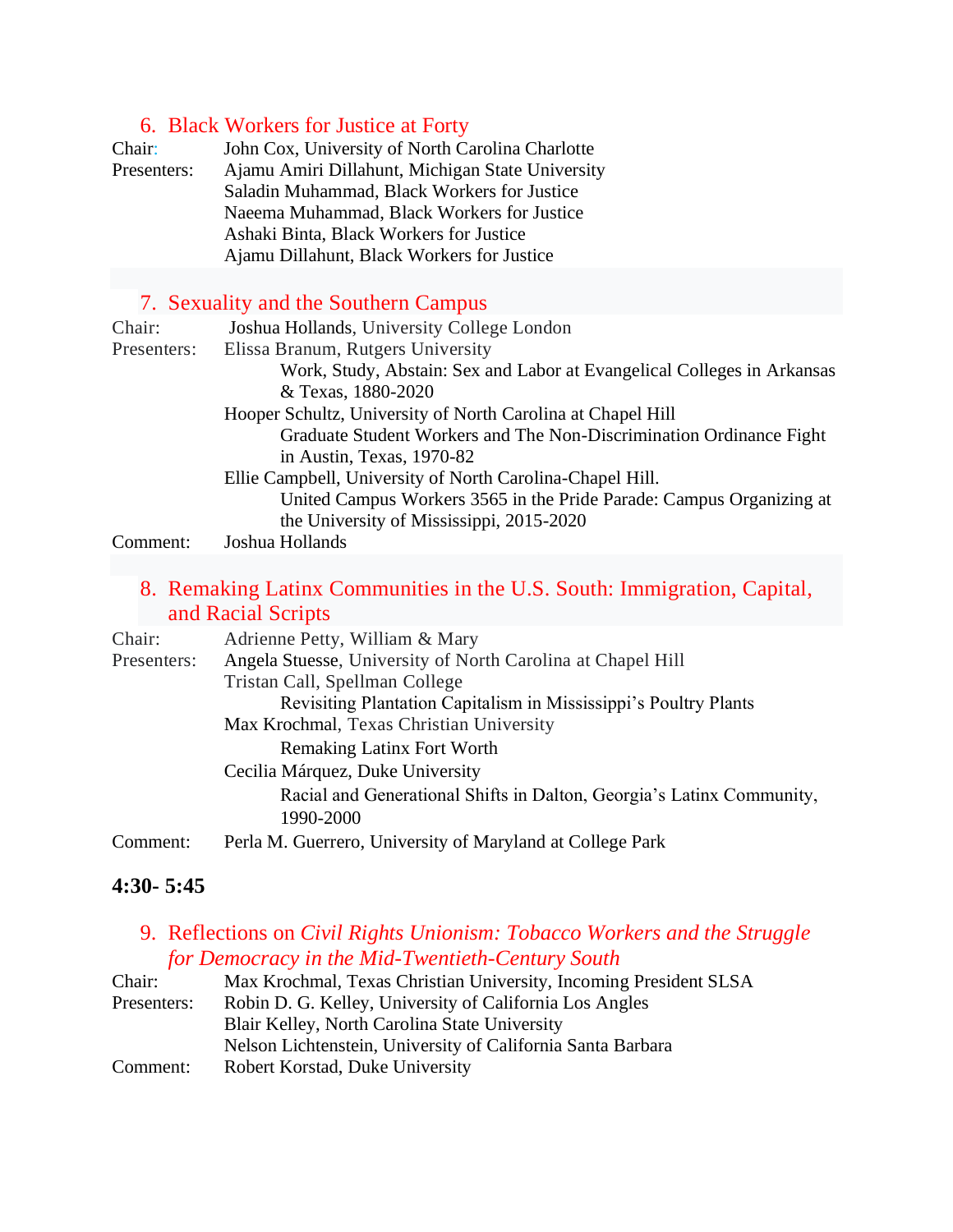### **6:00** Reception

# **Saturday**

#### **9-10:30**

### 10.Imagining the Latinx South: Developing Collaborative Book & Project Infrastructure

Chair: Paul Ortiz, University of Florida Presenters: Cecilia Márquez, Duke University Sarah McNamara, Texas A&M University Perla M. Guerrero, University of Maryland, College Park Yuridia Ramírez, University of Illinois at Urbana-Champaign

#### 11.Sunbelt Workers in Transition: Labor, Political Economy, and the Twentieth Century Sunbelt

| Chair:      | Katherine Turk, University of North Carolina at Chapel Hill            |
|-------------|------------------------------------------------------------------------|
| Presenters: | Cristian Roberto Walk, University of North Carolina at Chapel Hill     |
|             | 'Okie' Strikebreakers: Migration, Race, and Ethnicity in the Ventura   |
|             | County Citrus Strike of 1941                                           |
|             | Arthur Braswell, Duke University                                       |
|             | Conscription and Economic Citizenship in Post-WWII South Carolina      |
|             | James Woodall, Duke University                                         |
|             | Hotel Worker Union Revitalization in 1980s and 1990s Sunbelt Las Vegas |
| Comment:    | Jefferson Cowie, Vanderbilt University                                 |
|             |                                                                        |

#### 12.Decolonization and Decarceration: Black Radical Visions of Equality after **Emancipation**

| Chair:      | William Sturkey, University of North Carolina at Chapel Hill            |
|-------------|-------------------------------------------------------------------------|
| Presenters: | Caroline Grego, Queens University of Charlotte                          |
|             | The Uprising of Captain Edward Tennant's Black Militia and Its Legacies |
|             | in Reconstruction-Era Edgefield County, South Carolina                  |
|             | William Horn, Villanova University                                      |
|             | The Revolution of 1868: Evaluating Postemancipation Black Radicalism    |
|             | in Louisiana                                                            |
|             | Ashleigh Lawrence-Sanders, University of Colorado                       |
|             | "The Cainhoy Trouble': Black Rural Resistance and A New Cainhoy         |
|             | 'Riot' in 1911                                                          |
|             | Jermaine Thibodeaux, University of Oklahoma                             |
|             | Urging Uplift in the Face of Jim Crow: The Texas Colored Farmers'       |
|             | Alliance and the Quest for Land, Labor, and Liberal Social Reforms,     |
|             | 1886-1892                                                               |
|             |                                                                         |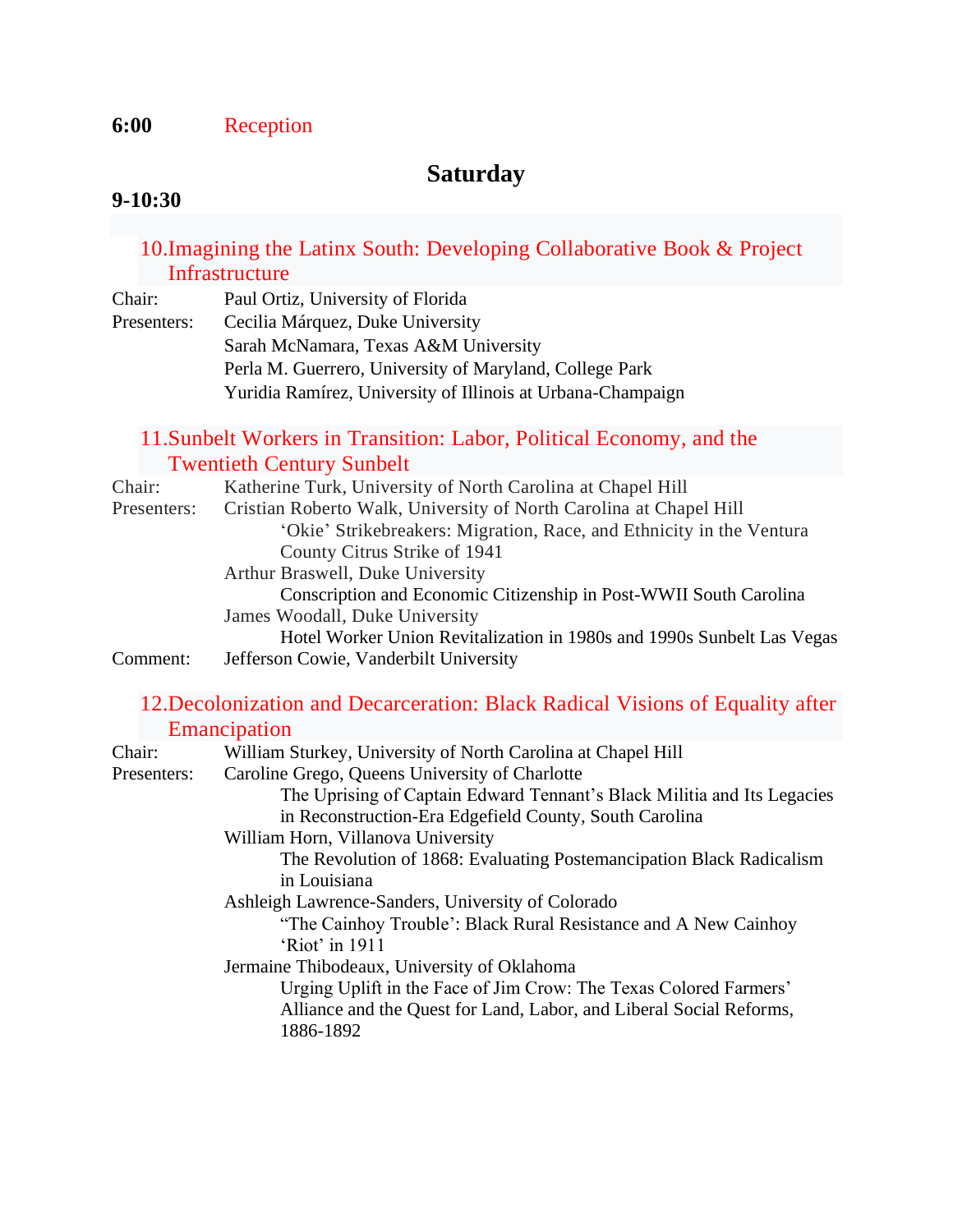# 13.Changing Southern Landscapes

| Chair:      | Scott Nelson, University of Georgia                                  |
|-------------|----------------------------------------------------------------------|
| Presenters: | Connor Harney, University of North Carolina at Greensboro            |
|             | Workers or Watchmen?: A History of Capitalism, Class, Race in the    |
|             | <b>Research Triangle</b>                                             |
|             | Robert Hunt Ferguson, Western Carolina University                    |
|             | In the Ruins of Trauma: Living with Post-Industrial Landscapes       |
|             | Kathryn Newfont, University of Kentucky                              |
|             | Commoning and Ecological Caregiving Labor: Livelihood Strategies,    |
|             | Experiential Knowledge, and Climate Resilience in Appalachian Forest |
|             | <b>Protection History</b>                                            |
| Comment:    | <b>Scott Nelson</b>                                                  |

## **10:45-12:15**

### 14.Plantation Labor and Its Afterlives

| Chair:      | Sharon Holland, University of North Carolina at Chapel Hill    |
|-------------|----------------------------------------------------------------|
| Presenters: | Susan Scott Parrish, University of Michigan                    |
|             | Solomon Northup's Fish Trap                                    |
|             | David A. Davis, Mercer University                              |
|             | Sharecropping and Social Death                                 |
|             | Robert Jackson, University of Tulsa                            |
|             | Robert F. Kennedy's American Hunger: From Black Mississippi to |
|             | <b>Federal Food Policy</b>                                     |
| Comment:    | Sharon Holland                                                 |

# 15.Women's Work in the Informal Economy of the US South

| Chair:      | Betsy Schlabach, Lawrence University                                                   |
|-------------|----------------------------------------------------------------------------------------|
| Presenters: | Alisha Marie Topete Cromwell, Coastal Carolina University                              |
|             | Mapping Female Entrepreneurs in 19th Century Charleston                                |
|             | Hannah Alms, Indiana University                                                        |
|             | Domestic Workers and Political Power in Washington, D.C.                               |
|             | Heather Butina-Sutton, University of Houston                                           |
|             | Marketing Memory: Examining the Legacy of Charleston's Black Street                    |
|             | Vendors                                                                                |
|             | Felicity Turner, Georgia Southern University                                           |
|             | What Women Knew: Medical Knowledge as Social Capital in Nineteenth-<br>Century America |
| Comment:    | Alicia L. Monroe, University of North Carolina at Chapel Hill                          |
|             |                                                                                        |

|             | 16."Son of a Sweeper" - a documentary film born at SLSA |
|-------------|---------------------------------------------------------|
| Chair:      | Cindy Hahamovitch, University of Georgia                |
| Presenters: | Lisa Mills, University of Central Florida               |
|             | Vimal Kumar, The McCain Institute-USA                   |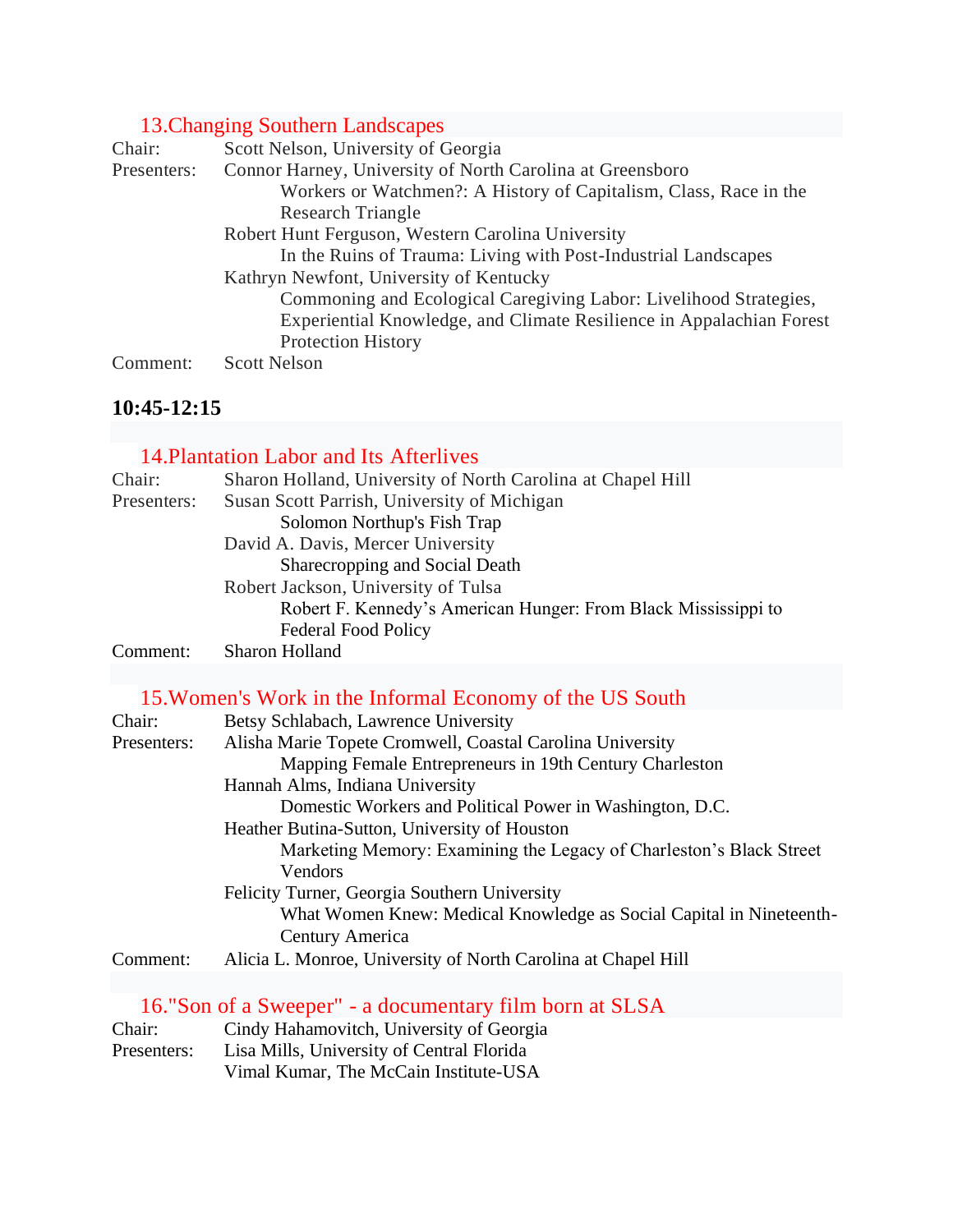# 17.Workers and New Economic Justice Strategies, 1965-1975

| Chair:      | Nancy MacLean, Duke University                                        |
|-------------|-----------------------------------------------------------------------|
| Presenters: | Caleb Smith, Tulane University                                        |
|             | From Strikes, Marches and Pickets To Title VII Precedents: Revisiting |
|             | "Bloody" Bogalusa's Black Freedom Struggle, 1964 – 1970               |
|             | David M. Anderson, Louisiana Tech University                          |
|             | Southern Strategies: Revisiting the UAW's Campaign to Organize GM's   |
|             | Parts Plants in the 1970s                                             |
|             | Will Goldsmith, UNC-CH                                                |
|             | The 1975 Malizia Report Reconsidered: When North Carolina             |
|             | Policymakers Debated the Benefits of Unionization                     |
| Comment:    | Nancy MacLean                                                         |

# 18.Latinx Advocacy Within & Beyond Academia

| Moderator: | Eladio B. Bobadilla, University of Kentucky               |
|------------|-----------------------------------------------------------|
|            | Participants: Libia Jiménez Chávez, University of Georgia |
|            | Axel Herrera Ramos, Nuestro South                         |
|            | Alexander Stephens, University of Michigan                |

### **12:30-1:30**

# Lunch and Plenary Session: Special Guest TBA

### **1:45-3:15**

## 19.Racial Conflicts and the Mobilization of Black Workers in the Twentieth **Century South**

| Chair:      | James C. Benton, Georgetown University                                     |
|-------------|----------------------------------------------------------------------------|
| Presenters: | Jennifer Brooks, Auburn University                                         |
|             | The Gagliano Brothers and John Prentiss: Exploring Immigrant-African       |
|             | American Encounters in New South Alabama                                   |
|             | Robert H. Woodrum, Perimeter College, Georgia State University             |
|             | "It isn't pie in the sky we're after; it's pie right here": The Industrial |
|             | Union of Marine and Shipbuilding Workers of America and Black              |
|             | Workers in Mobile, Alabama, 1937-1942                                      |
|             | Ken Fones-Wolf, West Virginia University                                   |
|             | Black Workers and Independent Unionism in the Tidewater Area: The          |
|             | Cases of Newport News Shipbuilders and Smithfield Meatpackers,             |
|             | 1941-1955                                                                  |
| Comment:    | Lane Windham, Georgetown University                                        |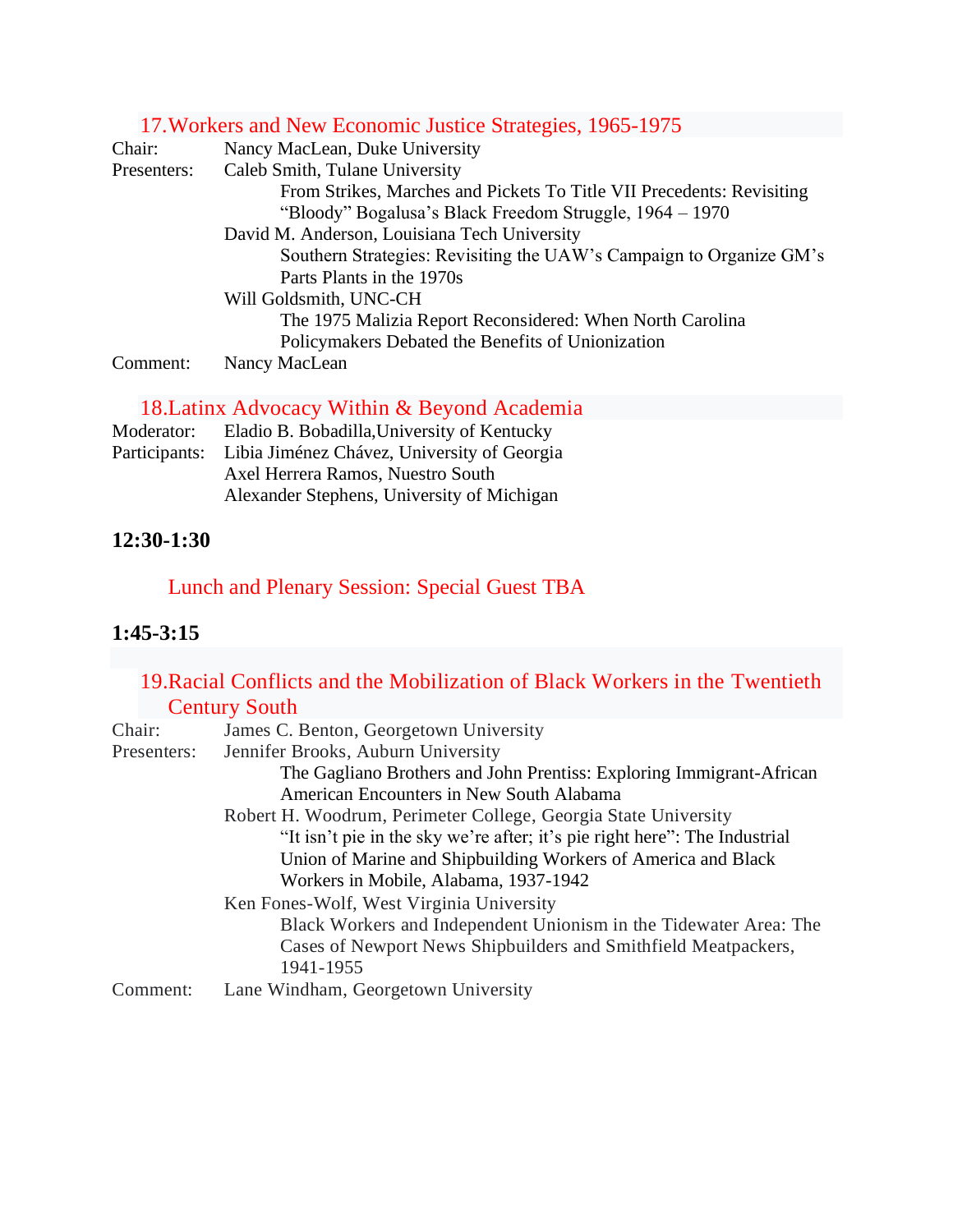### 20.Race, Labor, and Memory in the Gilded Age South

| Chair:      | Hilary Green, Davidson College                                          |
|-------------|-------------------------------------------------------------------------|
| Presenters: | Scott Huffard, Lees-McRae College                                       |
|             | Casey Jones in Quarantine: Southern Railroad Labor in Myth and Memory   |
|             | Caroline Grego, Queens University of Charlotte                          |
|             | Draining the Lowcountry of its Black Majority: Environmental and Racial |
|             | Engineering in Jim Crow Charleston County, 1895-1915                    |
|             | Matthew E. Stanley, Albany State University                             |
|             | Matters of Bread, Matters of Blood: Race, Capitalism, and Sectional     |
|             | Reconciliation in the Ohio Valley                                       |
| Comment:    | Bob Hutton, Glenville State University                                  |
|             | 21. Public Sector Organizing and Prison Workers                         |
| Chair:      | Will Jones, University of Minnesota                                     |
| Presenters: | Amanda Hughett, University of Illinois Springfield                      |
|             | "We had the Right to Remain Silent, but We Ain't Gonna Stay that        |
|             | Way": Public Sector Organizing and the Rise of Prisoners' Unions        |
|             | during the 1970s                                                        |
|             | Elizabeth Hargrett, UC Berkeley                                         |

Incarcerated Labor in North Carolina

James Wrenn, North Carolina State University

1978 Sanitation Workers Strike in Rocky Mount NC

Comment: Will Jones, University of Minnisota

#### 22.Feminist Activism in the South: Recovering the History of Race and Class-Conscious: Feminist Activism in the South

| Chair:<br>Presenters: | Jacquelyn Hall, University of North Carolina at Chapel Hill<br>Jennifer Ritterhouse, George Mason University<br>Intersectional Feminism and the ACLU Southern Women's Rights |
|-----------------------|------------------------------------------------------------------------------------------------------------------------------------------------------------------------------|
|                       | Project                                                                                                                                                                      |
|                       | Jessica Wilkerson, West Virginia University                                                                                                                                  |
|                       | Change from the Bottom Up: Left Feminist Organizing in the South<br>since the 1960s                                                                                          |
|                       | Jasmin C. Howard, Michigan State University                                                                                                                                  |
|                       | Black Women Radicals: Black Women and HBCU activism in North<br>Carolina                                                                                                     |
| Comment:              | Jacquelyn Hall                                                                                                                                                               |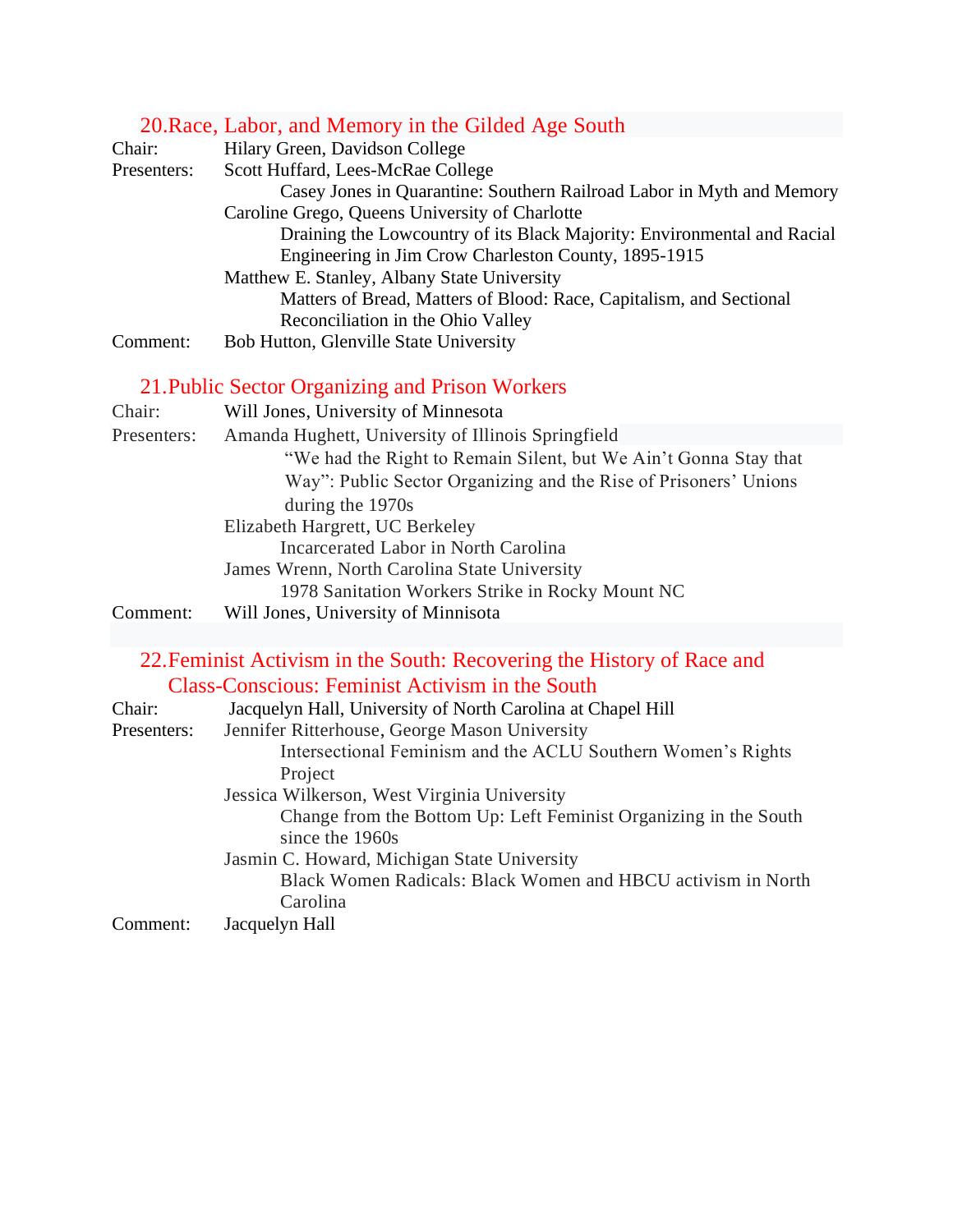## **3:30-5:00**

|             | 23. Between Law and Perception: 'New' Immigrants, Racialization & Legal                                                          |
|-------------|----------------------------------------------------------------------------------------------------------------------------------|
|             | Exclusion in the U.S. South, 1900-Present"                                                                                       |
| Chair:      | David (Mac) Marquis, William & Mary                                                                                              |
| Presenters: | Sarah McNamara, Texas A&M University                                                                                             |
|             | Divisions of Survival: Latinx Immigration in Jim Crow Florida, 1880-<br>1940                                                     |
|             | Lauren Braun-Strumfels, Raritan Valley Community College                                                                         |
|             | "To Divert Immigration to the Farms of the South': How Labor                                                                     |
|             | Recruitment Schemes Challenged Italian Racialization in the Early<br>Twentieth Century"                                          |
|             | Jennifer Bickham Mendez, William & Mary                                                                                          |
|             | "Racial Integrity" and "Deficit Reduction": Settler Colonialism and<br>Racialization in 'New' Immigrant Destinations in Virginia |
| Comment:    | Jennifer Brooks, Auburn University                                                                                               |

# 24.Rendering Broken Bodies Productive: Disability and Rehabilitation in the South

| Chair:      | Anna L. Krome-Lukens, University of North Carolina at Chapel Hill    |
|-------------|----------------------------------------------------------------------|
| Presenters: | Kylie M. Smith, Emory University                                     |
|             | "Working Them Like Slaves": Race, Gender and Labor in Southern       |
|             | Psychiatric Asylums After WWII                                       |
|             | G. Jasper Conner, William & Mary                                     |
|             | Race and Rehabilitation: Blind Workers in Twentieth Century Virginia |
|             | Jessica Brabble, William & Mary                                      |
|             | To Make Them Feel Whole Again: Vocational Training & Disability in   |
|             | the Post-WWI South                                                   |
| Comment:    | Anna L. Krome-Lukens                                                 |
|             |                                                                      |

# 25.W.E.B. Du Bois: Labor Historian and Public Intellectual for Our Time

| Chair:      | Thavolia Glymph, Duke University                                     |
|-------------|----------------------------------------------------------------------|
| Presenters: | Brian Kelly, Queen's University Belfast                              |
|             | "Storm Beyond Control": Black Workers and the Republican Party in    |
|             | <b>Reconstruction South Carolina</b>                                 |
|             | Robert Greene, Claflin University                                    |
|             | W.E.B. Du Bois and the Radical South, 1945-1963                      |
|             | Matt Nichter, Rollins College                                        |
|             | DuBois's Marxist Mentor: Will Herberg and the Making of <i>Black</i> |
|             | Reconstruction in America"                                           |
| Comment:    |                                                                      |